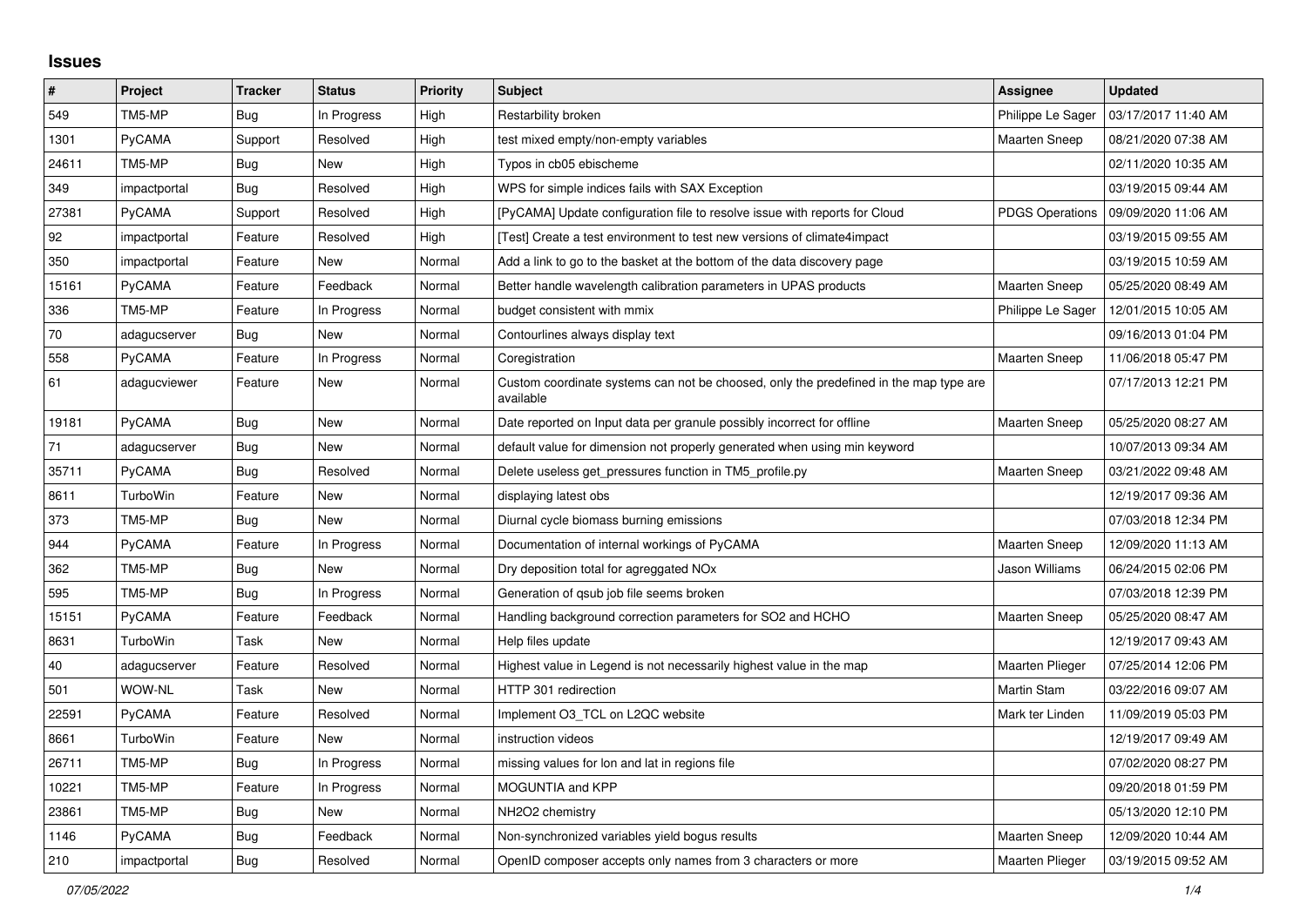| $\pmb{\#}$ | Project      | <b>Tracker</b> | <b>Status</b> | <b>Priority</b> | <b>Subject</b>                                                                                | Assignee               | <b>Updated</b>      |
|------------|--------------|----------------|---------------|-----------------|-----------------------------------------------------------------------------------------------|------------------------|---------------------|
| 574        | TM5-MP       | Support        | In Progress   | Normal          | Optimization of ebischeme can be problematic                                                  | Philippe Le Sager      | 12/20/2017 12:29 PM |
| 8671       | TurboWin     | Feature        | <b>New</b>    | Normal          | option to insert Relative Humidity                                                            |                        | 12/19/2017 09:59 AM |
| 8641       | TurboWin     | Feature        | <b>New</b>    | Normal          | plot position offline                                                                         |                        | 12/19/2017 09:44 AM |
| 161        | adagucserver | <b>Bug</b>     | Resolved      | Normal          | Point datasets where the data starts with a nodata value are not displayed at all             | <b>Maarten Plieger</b> | 07/25/2014 12:46 PM |
| 28421      | PyCAMA       | Support        | <b>New</b>    | Normal          | Prepare for version 2 quality control monitoring.                                             | Jacques Claas          | 12/01/2020 05:39 PM |
| 9311       | PyCAMA       | Feature        | New           | Normal          | Processing status & lineage as table                                                          | <b>Maarten Sneep</b>   | 05/25/2020 08:48 AM |
| 13811      | PyCAMA       | Support        | <b>New</b>    | Normal          | PyCAMA L2QC Reporting Bugs                                                                    | <b>Maarten Sneep</b>   | 04/28/2020 11:43 AM |
| 2161       | TM5-MP       | <b>Bug</b>     | <b>New</b>    | Normal          | Python datetime.strftime function does not support dates before 1900                          |                        | 08/21/2017 12:35 PM |
| 23221      | TM5-MP       | Feature        | In Progress   | Normal          | Remapping of M7 dry/wet radii from restart file missing                                       |                        | 12/05/2019 11:07 AM |
| 34921      | PyCAMA       | <b>Bug</b>     | Resolved      | Normal          | Requested time not covered in CTM file                                                        | Maarten Sneep          | 03/21/2022 09:52 AM |
| 8681       | TurboWin     | Feature        | New           | Normal          | SOG and COG computing                                                                         |                        | 12/19/2017 10:03 AM |
| 62         | adagucserver | <b>Bug</b>     | Resolved      | Normal          | Special tokens like $\lt$ and $\gt$ are not encoded in the GetCapabilities document           | Maarten Plieger        | 07/25/2014 12:05 PM |
| 35721      | PyCAMA       | Feature        | Resolved      | Normal          | Speed up get_profiles and get_temperature by numba                                            | Maarten Sneep          | 03/21/2022 10:55 AM |
| 1511       | PyCAMA       | Feature        | Resolved      | Normal          | Synchronization of variables                                                                  | <b>Maarten Sneep</b>   | 08/21/2020 07:37 AM |
| 1012       | dummy        | Feature        | <b>New</b>    | Normal          | test gantt main project                                                                       |                        | 12/20/2016 09:09 AM |
| 1013       | subproject 1 | Feature        | New           | Normal          | test subproject task gantt                                                                    |                        | 12/20/2016 09:10 AM |
| 39         | adagucserver | Bug            | New           | Normal          | tickround is ignored when WMSExtension NUMCOLORBANDS is used                                  |                        | 06/26/2013 01:50 PM |
| 14161      | PyCAMA       | Support        | Feedback      | Normal          | Time dependent QC questionnaire                                                               | Jacques Claas          | 04/28/2020 09:59 AM |
| 368        | adagucserver | <b>Bug</b>     | New           | Normal          | Time resolution is not correctly calculated automatically                                     |                        | 08/24/2015 11:55 AM |
| 425        | adagucviewer | <b>Bug</b>     | <b>New</b>    | Normal          | Timeseries graph of rgb layers error                                                          |                        | 01/06/2016 01:02 PM |
| 8651       | TurboWin     | Feature        | New           | Normal          | update to WMO cloud atlas                                                                     |                        | 12/19/2017 09:46 AM |
| 32511      | PyCAMA       | <b>Bug</b>     | New           | Normal          | use of coregistration package in loop crashes without warning ("terminated")                  | Maarten Sneep          | 08/19/2021 11:24 AM |
| 38         | adagucviewer | Bug            | <b>New</b>    | Normal          | When reusing a link create with the "Create a Link" menu item, the legend is not<br>displayed |                        | 06/19/2013 01:44 PM |
| 8621       | TurboWin     | Feature        | <b>New</b>    | Normal          | WOW upload                                                                                    |                        | 12/19/2017 09:42 AM |
| 26031      | TM5-MP       | <b>Bug</b>     | New           | Normal          | Wrong rate for KOHHNO4                                                                        |                        | 05/13/2020 12:10 PM |
| 94         | impactportal | <b>Bug</b>     | New           | Normal          | [Account] Handle OpenID problem                                                               |                        | 10/10/2013 10:22 AM |
| 86         | impactportal | Feature        | New           | Normal          | [Account] Keep history of what has been processed                                             |                        | 10/10/2013 10:22 AM |
| 93         | impactportal | Feature        | Resolved      | Normal          | [Basket] Add a "Get All" button to retrieve all items at once                                 |                        | 03/19/2015 09:56 AM |
| 91         | impactportal | Feature        | New           | Normal          | [Basket] Move Basket in menu bar                                                              |                        | 10/10/2013 10:22 AM |
| 83         | impactportal | Feature        | Resolved      | Normal          | [Basket]Add 'Remove all' button                                                               |                        | 03/19/2015 09:58 AM |
| 88         | impactportal | Feature        | Resolved      | Normal          | [Basket]Create widget for basket access in all portal elements                                |                        | 03/19/2015 09:56 AM |
| 84         | impactportal | Feature        | Resolved      | Normal          | [Basket]Enable sorting on basket                                                              |                        | 03/19/2015 09:57 AM |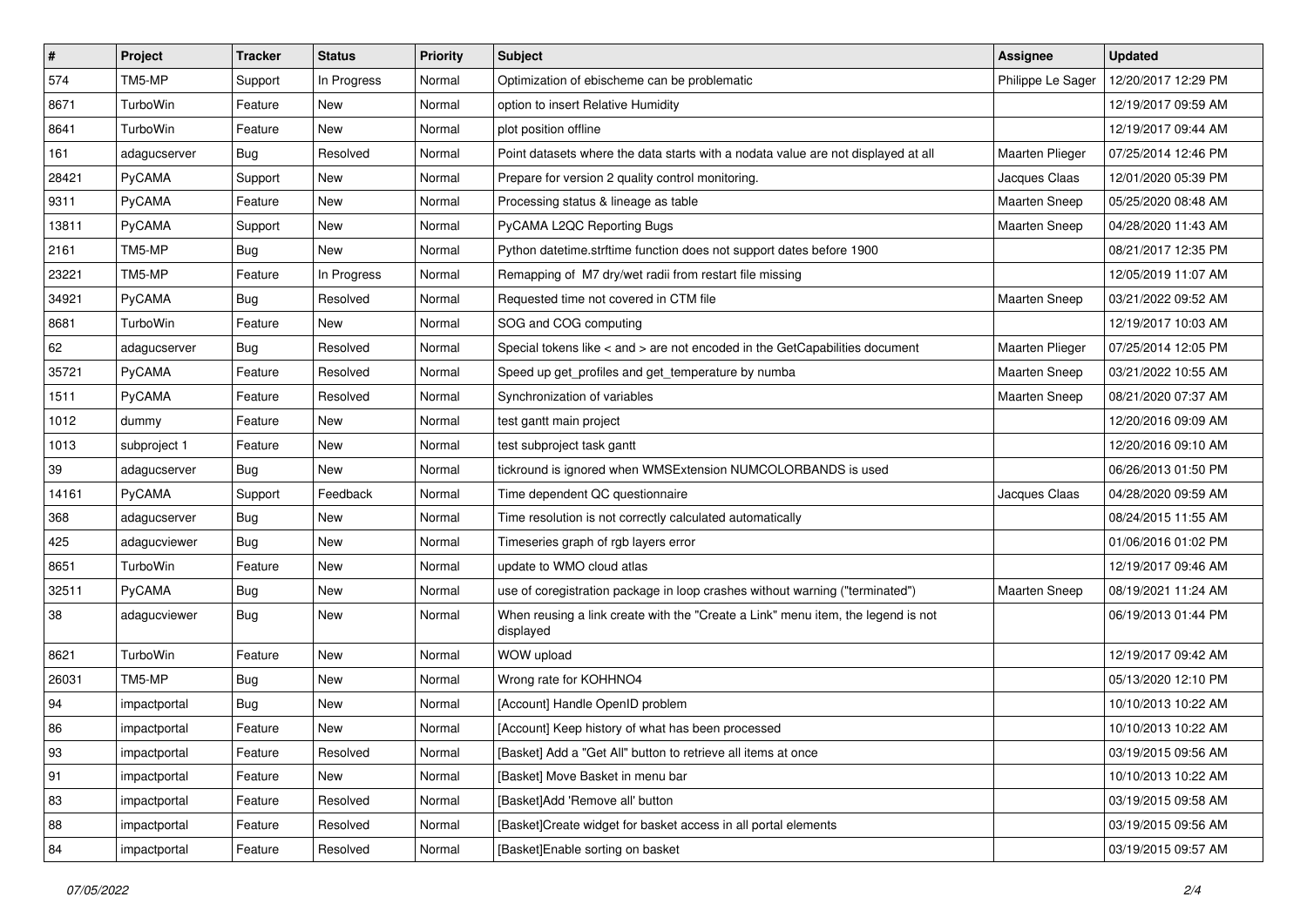| $\vert$ # | Project       | <b>Tracker</b> | <b>Status</b> | <b>Priority</b> | <b>Subject</b>                                                                                             | <b>Assignee</b>        | <b>Updated</b>      |
|-----------|---------------|----------------|---------------|-----------------|------------------------------------------------------------------------------------------------------------|------------------------|---------------------|
| 77        | impactportal  | Feature        | New           | Normal          | [Data] Provide ECLISE data in climate4impact                                                               |                        | 10/10/2013 10:22 AM |
| 73        | impactportal  | Support        | Resolved      | Normal          | [ESG Security] No 'view' on data located at other ESG nodes as BADC and DKRZ                               |                        | 07/15/2014 02:10 PM |
| 37        | adagucviewer  | <b>Bug</b>     | New           | Normal          | [EXTGUI] When refreshing a layer the layerlist is not updated                                              |                        | 06/13/2013 10:28 AM |
| 82        | impactportal  | Feature        | New           | Normal          | [GUI] Improve error messages                                                                               |                        | 10/10/2013 10:22 AM |
| 372       | adagucserver  | <b>Bug</b>     | <b>New</b>    | Normal          | [KDC WCS] Web Coverage Service on point data does not function correctly                                   | <b>Maarten Plieger</b> | 09/09/2015 07:28 AM |
| 87        | impactportal  | Feature        | New           | Normal          | [Map & Plot] Enable to select multiple data from basket for plotting and mapping                           |                        | 10/10/2013 10:22 AM |
| 89        | impactportal  | Feature        | New           | Normal          | [Map&Plot]Generic data selection widget                                                                    |                        | 10/10/2013 10:22 AM |
| 158       | impactportal  | Bug            | Resolved      | Normal          | [OPENDAP] Wrong HTTP status code when file is missing: 403 instead of 404.                                 | <b>Maarten Plieger</b> | 03/19/2015 09:53 AM |
| 33291     | PyCAMA        | <b>Bug</b>     | Resolved      | Normal          | [PDGS-ANOM-8804] Processing error on ALH                                                                   | <b>Maarten Sneep</b>   | 10/05/2021 05:33 PM |
| 27221     | PyCAMA        | <b>Bug</b>     | Resolved      | Normal          | [PyCAMA] crash when encountering empty files                                                               | Maarten Sneep          | 07/28/2020 01:24 PM |
| 28981     | <b>PyCAMA</b> | <b>Bug</b>     | Resolved      | Normal          | [PyCAMA] Hard crash when processing NPP data                                                               | <b>Maarten Sneep</b>   | 11/27/2020 11:54 AM |
| 28431     | PyCAMA        | Support        | Feedback      | Normal          | [PyCAMA] How long should the daily reports be available once the time-dependent<br>monitoring is in place? | Jacques Claas          | 10/15/2020 10:26 AM |
| 27251     | PyCAMA        | <b>Bug</b>     | Resolved      | Normal          | [PyCAMA] incompatibility with python 3.3                                                                   | Maarten Sneep          | 07/24/2020 08:23 AM |
| 30011     | PyCAMA        | Support        | <b>New</b>    | Normal          | [PyCAMA] Prepare release of 1.0                                                                            | <b>Maarten Sneep</b>   | 12/01/2021 10:49 AM |
| 27361     | PyCAMA        | Feature        | Resolved      | Normal          | [PyCAMA] record the file names of the input granules.                                                      | <b>Maarten Sneep</b>   | 07/29/2020 03:23 PM |
| 26171     | PyCAMA        | Feature        | <b>New</b>    | Normal          | [PyCAMA] Skip L3 data in concatenation tool                                                                | <b>Maarten Sneep</b>   | 06/02/2020 09:25 AM |
| 26241     | PyCAMA        | Support        | In Progress   | Normal          | [PyCAMA] Supply list of up to 12 parameters you want to follow over time                                   | Jacques Claas          | 12/01/2020 05:34 PM |
| 26181     | PyCAMA        | <b>Bug</b>     | <b>New</b>    | Normal          | [PyCAMA] Time assigned to time-slice                                                                       | <b>Maarten Sneep</b>   | 06/02/2020 09:27 AM |
| 27841     | PyCAMA        | Support        | <b>New</b>    | Normal          | [PyCAMA] update filters for HCHO (possibly others) to exclude data with QA value < 0.5                     | Maarten Sneep          | 10/20/2020 11:43 AM |
| 26231     | PyCAMA        | Support        | New           | Normal          | [PyCAMA] Verify configuration of PyCAMA for daily extractions                                              | Jacques Claas          | 12/01/2020 05:30 PM |
| 74        | impactportal  | Feature        | New           | Normal          | [Search] Free text search: resolve on server not in browser                                                |                        | 10/10/2013 10:22 AM |
| 75        | impactportal  | Feature        | Resolved      | Normal          | [Search]Move backend to ESGF search                                                                        |                        | 07/15/2014 02:10 PM |
| 81        | impactportal  | Feature        | New           | Normal          | [Transformations] Time series plots WPS for multiple datasets                                              |                        | 10/10/2013 10:22 AM |
| 80        | impactportal  | Feature        | Resolved      | Normal          | [Transformation] CDO indices calculations as WPS service                                                   |                        | 03/19/2015 10:04 AM |
| 90        | impactportal  | Feature        | New           | Normal          | [Use cases] Precoocked data selection widget with use case data                                            |                        | 10/10/2013 10:22 AM |
| 159       | impactportal  | <b>Bug</b>     | Resolved      | Normal          | [WPS] When submitting a WPS job, the XML status document is sometimes not directly<br>available --> Error  | Maarten Plieger        | 03/19/2015 09:52 AM |
| 440       | TM5-MP        | Feature        | New           | Low             | Assumption in calculation of friction velocity over land                                                   |                        | 07/03/2018 12:51 PM |
| 320       | TM5-MP        | <b>Bug</b>     | In Progress   | Low             | <b>Budget inconsistencies</b>                                                                              | Philippe Le Sager      | 01/28/2016 01:00 PM |
| 10281     | TM5-MP        | <b>Task</b>    | <b>New</b>    | Low             | Dry deposition of gas-phase H2SO4 and DMS                                                                  |                        | 07/03/2018 12:51 PM |
| 149       | TM5-ZOOM      | Bug            | New           | Low             | Gfortran compiler                                                                                          |                        | 04/08/2014 10:42 AM |
| 367       | TM5-MP        | Feature        | New           | Low             | Heterogeneous reaction rates for bulk aerosol version                                                      | Jason Williams         | 07/03/2018 12:36 PM |
| 521       | TM5-MP        | <b>Bug</b>     | New           | Low             | Inconsistent NO <sub>x</sub> emissions                                                                     |                        | 07/03/2018 12:30 PM |